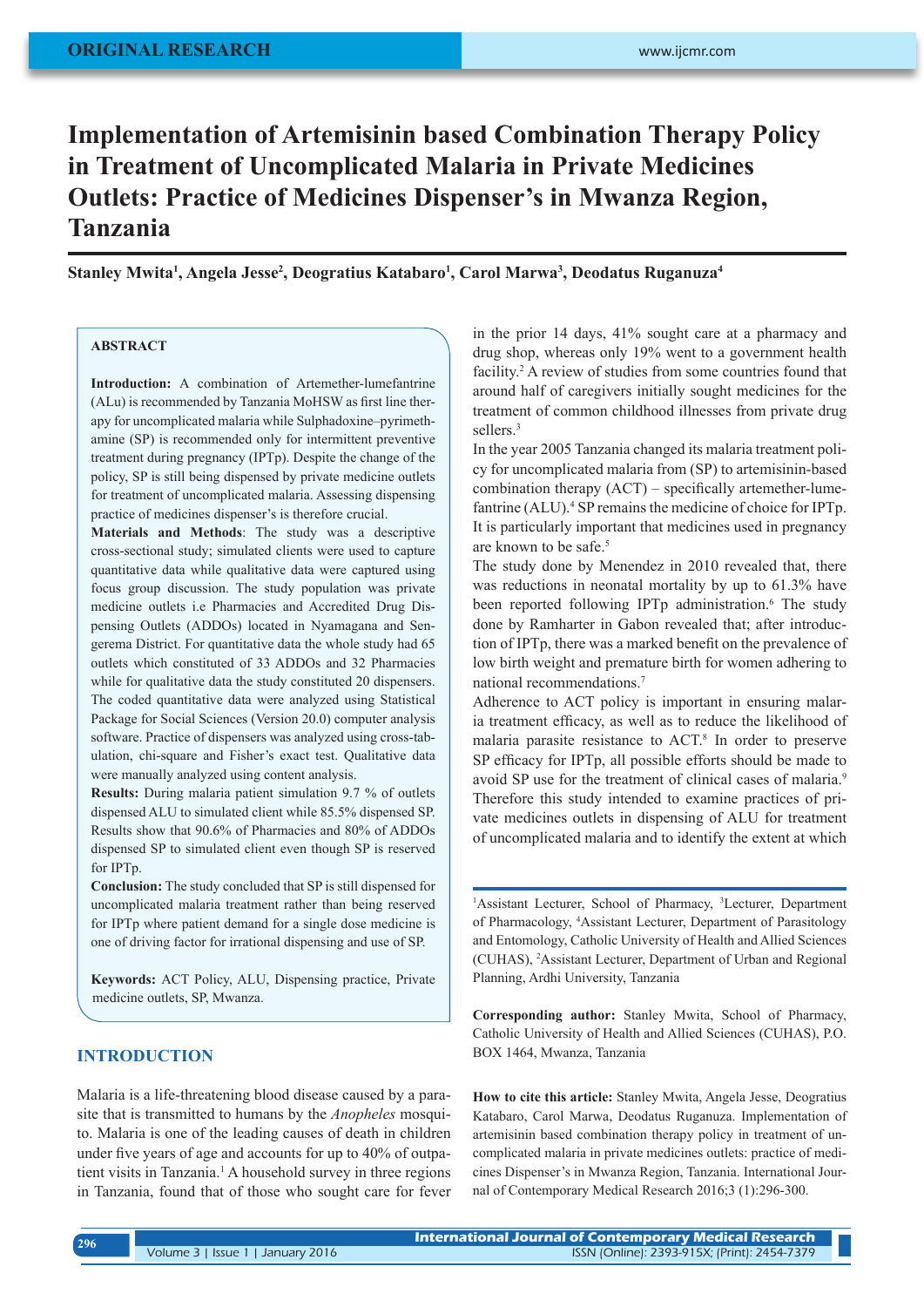SP is dispensed in treatment of uncomplicated malaria. The study involved over the counter malaria treatment only and not prescriptions.

## **MATERIAL AND METHODS**

### **Study area and population**

This study was a descriptive cross sectional study design which intended to capture qualitative and quantitative data; it was conducted in Mwanza region, which was conveniently selected as study site because it is highly populated and has high prevalence of malaria. The study population was medicine outlets i.e Private Pharmacies and ADDOs located in Nyamagana and Sengerema District. This study was conducted between October 2014 and May 2015**.**

## **Sample size and Sampling technique**

For quantitative data the whole study had 65 medicines outlets which constituted of 33 ADDOs and 32 Pharmacies. The sample size was calculated using formula for calculating sample size for single proportion of the finite population.10 For qualitative data the study constituted 20 dispensers. There are 45 pharmacies and 19 ADDOs in Nyamagana district while Sengerema has 2 pharmacies and 31 ADDOs. Therefore sampling unit constitutes of 47 Pharmacies and 50 ADDOs. That makes the total of 97 medicine outlets.

The selection of medicine outlets was based on random sampling process. One dispenser was involved per outlet. Purposive sampling was employed on the focus group discussion.

## **Data collection**

The principal researcher collected qualitative data using focus group discussion while quantitative data were collected by two simulated clients as research assistants. The focus group discussion was conducted in four sessions of five participants in each group.

The simulated client form was used by two simulated clients who acted as if they had symptoms of uncomplicated malaria and seek over the counter treatment. The form was used to record medicines advised by dispensers and medicines which were dispensed after client demand for SP. Ethical clearance was sought from the Ethical Review Committee of Muhimbili University of Health and Allied Sciences (MUHAS). To protect dispensers' privacy, no names of staffs were recorded and names of outlets are not mentioned in connection with the study's results.

# **STATISTICAL ANALYSIS**

All the collected data were counter-checked for their reliability and validity. The coded data were analyzed using Statistical Package for Social Sciences (Version 20.0) computer analysis software. A *P*-value of less than 0.05 was considered as statistically significance, at 95% confidence interval.

For qualitative data; information obtained was transcribed and translated immediately to obtain meaningful information. The analysis was done manually using a content analysis approach.

# **RESULTS**

#### **Results from simulated clients**

Out of 65 medicines outlets, only 62 (95.4%) outlets participated in simulation, which involved 32 pharmacies and 30 ADDOs. Three ADDOs did not agree to dispense anti malarial without laboratory test results. After simulated clients explained their malaria symptoms, dispensers advised various antimalarials ; results revealed that most of dispensers of private medicine outlets; 40.3% advised the use of ALU and few of them; 5% only advised the use of sulfamethoxypyrazine/pyrimethamine (SPP), (Figure 1).

Results showed that there is relationship between type of the medicine outlet and the antimalarial advised by the dispenser,  $(\gamma 2= 11.544; P$  value =0.003). Most of ADDO dispenser's i,e 56.7% advised the use of ALU while most of pharmacy dispenser's i.e 30.7% of dispenser's advised the use of Dihydroartemisinin Piperaquine (DPQ), (Figure 2).

Out of all 62 outlets; 11 outlets advised simulated clients to use SP while other 51 outlets advised simulated clients' medicine other than SP. Thus simulated clients requested those 51 outlets to give them SP since it is single dose medicine, some dispensers agreed while others disagreed. Results



Antimalarials

**Figure-1:** Medicines advised by dispensers to simulated clients in all medicine outlets (n=62)



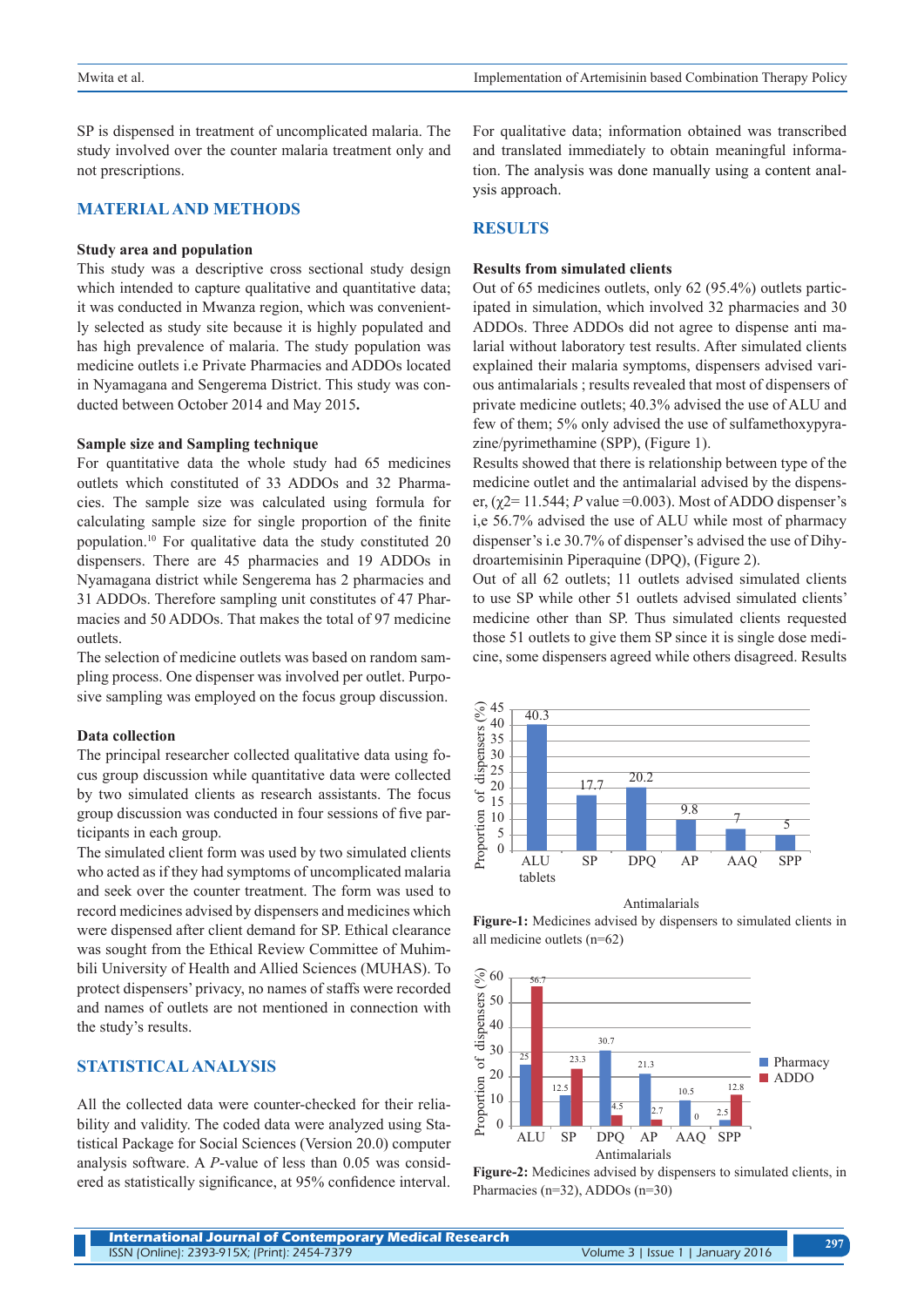| <b>Type of outlet</b>                                                | Dispenser's responses |                 | <b>Total</b> |
|----------------------------------------------------------------------|-----------------------|-----------------|--------------|
|                                                                      | Agree                 | <b>Disagree</b> |              |
| Pharmacy                                                             | $25(89.3\%)$          | $3(10.7\%)$     | $28(100\%)$  |
| <b>ADDO</b>                                                          | $18(78.3\%)$          | 5(21.7%)        | $23(100\%)$  |
| Total                                                                | 43(84.3%)             | $8(15.7\%)$     | $51(100\%)$  |
| <b>Table-1:</b> Dispenser's responses after simulated clients demand |                       |                 |              |
| for $SP(n=51)$                                                       |                       |                 |              |



**Figure-3:** Medicines dispensed to simulated clients in all medicine outlets (n=62)



**Figure-4:** Medicines dispensed to simulated clients, in Pharmacies (n=32), ADDOs (30)

showed that after simulated clients demanded for SP in 51 outlets which initially advised other antimalarials; only 8 outlets (15.7%), (Table 1) disagreed to dispense it, reasons being SP was out of stock or it is reserved for IPTp. There is no relation between type of medicine outlet and dispenser's response, *P* Value =0.44.

Following dispenser's advice and simulated client's demand for SP, various antimalarials were finally dispensed; Study revealed that only 9.7 % of medicine dispenser's, dispensed ALU to simulated client. Most of medicine dispenser's i.e 85.5% dispensed SP while only 4.8% advised the use of other medicines which were DPQ, SPP and Artemisinin/ Piperaquine (AP), (Figure 3).

Results show that, most medicine dispensers from both Pharmacies and ADDOs i.e 90.6% of pharmacies and 80% of ADDOs dispensed SP to simulated client even though SP is reserved for IPTp. There is the no relationship between type of the medicine outlet and the medicine dispensed to simulated clients. *P* value= 0.47, (Figure 4).

Simulated clients reported price of medicines, revealed that SP and SPP were cheapest medicine with price ranging from Tsh1000/= to 1500/=, ALU and Artesunate/ Amodiaquine (AAQ) tablets ranged from Tsh2500/= to 3000/= while DPQ and AP were ranging between Tsh10,  $000/=$  to 12,000/ $=$ .

## **Results from focus group discussion**

On general overview in private medicine outlets, SP is mainly dispensed for treatment of uncomplicated malaria than IPTp. When medicines dispenser's asked, why they still dispense SP for the treatment of uncomplicated malaria even though it is prohibited, they had various responses such as; lack of knowledge to dispensers, inadequate training, lack of awareness to the community that SP is reserved for IPTp only, low cost of SP compared to ALU and other available antimalarial, patient demand for single dose medicine, complicated dosing schedule of ALU and clients belief that they can only be treated by SP. One of them said:

"*We dispense SP for treatment of malaria due to various reasons such as; poor adherence to ALU as it has a lot of tablets; ALU has high cost and is more needful e.g patients have to eat fat food before taking ALU. If the patient has only 1000tsh you can't give him/her ALU which is more than 2000Tsh."(*Participant 9)-Pharmacy.

Private medicine outlets face the following challenges when they advise clients to use ALU for those who ask for over the counter treatment of uncomplicated malaria: (1) Some clients complains that ALU has high price, many tablets and complicated dosing schedule so they need single dose medicine. (2) There are clients who believe they can be treated with SP only, for them there is no other medicine which is better than SP. (3) Other clients says that ALU always fails to treat them, others says it gives them they get side effects once they use it. (4) Some clients believe ALU has low quality/ substandard as there are lot brands of ALU, they believe ALU with leaf symbol is the best than those which are currently available.

One of respondents said*: "there are clients who believe they can be treated with SP only, for them there is no other medicine which is better than SP. There are clients who create habit of using sp for treatment of uncomplicated malaria, they say when they take SP it takes them only one day to be cured".* (Respondent 2)- Pharmacy.

Another respondent said; *"Most of our clients do not prefer to use ALU because of its high price, they can't afford to buy one dose of ALU for Tsh2500/= -3000/=, some adult clients request to buy half course or even 4 tablets only".* (Respondent 7)- ADDO

When asked which anti malarial medicine they prefer to dispense to the client for the over the counter treatment of malaria all of them said ALU. However SP is mainly dispensed for treatment of uncomplicated malaria than IPTp. Reasons given for the SP to be still dispensed by private facilities for the treatment of uncomplicated malaria even though it is prohibited, included; SP still treat some patients, failure of ALU, clients like to use medicine which are used to, single dose and few number of tablets, SP is cheap compared to ALU,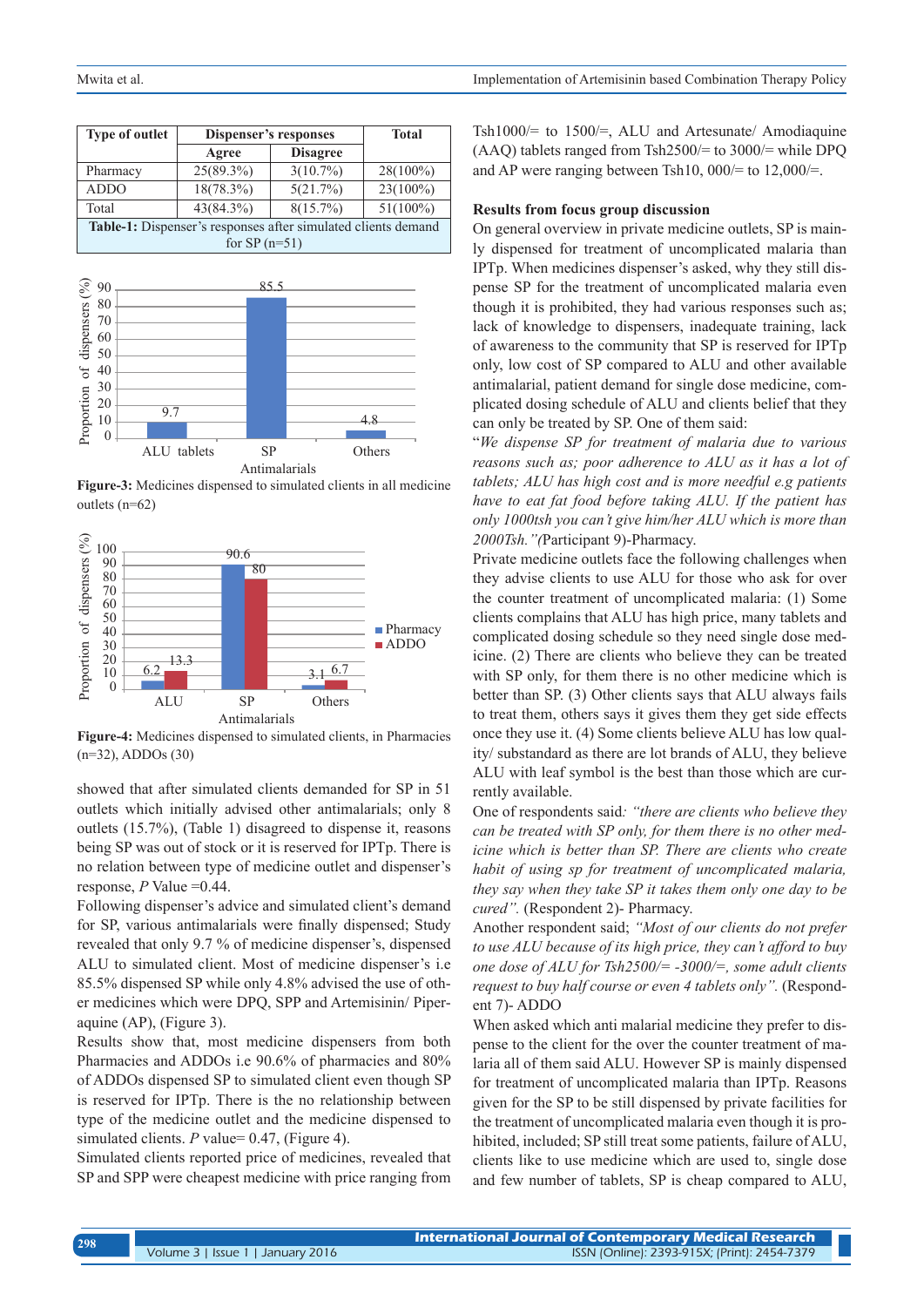poor adherence to ALU**,** patient choice, lack of awareness to the community that SP is reserved for IPTp only. One of respondents said:

"*Clients complain are not treated by ALU but treated by SP; also many clients prefer medicine with few tablets*." (Participant 10) –ADDO.

Another respondent said*; "I prefer to advise my clients to use ALU and if client don't prefer ALU because it have many tablets, I will give him/her medicine of his/her choice."* (Participant 8)-Pharmacy.

## **DISCUSSION**

Private medicines outlets are important source for treatment of uncomplicated malaria, including dispensing of antimalarials for self medication. ALU is the recommended first line antimalarial for treatment of uncomplicated malaria while SP is reserved for IPTp. Intermittent preventive treatment has recently been shown to be highly cost-effective for both prevention of maternal malaria and reduction of neonatal mortality in areas with moderate or high malaria transmission.<sup>11</sup> Despite the spread of SP resistance, IPTp continues to provide significant benefit, resulting in protection against both neonatal mortality (protective efficacy 18%) and low birth weight reduction by 21% under routine program conditions.<sup>12</sup>

In this study, proportion of dispensers in medicine outlets who dispense ALU, SP and other antimalarials for over the counter treatment of malaria were determined. Study results show that about 40% of all medicine outlets advised simulated clients to use ALU, but after simulated clients requested for SP since it is a single dose medicine, more than 80% of those who initially didn't advice on the use of SP agreed to dispense it. This entails that, without client pressure almost forty percent of private medicine outlets dispensers would dispense ALU to clients who seek over the counter treatment of malaria. All participants appeared in focus group discussion, know that ALU is the first line medicine for treatment of uncomplicated malaria, but only less than 10% dispensed it to simulated clients while about 85% dispensed SP. Difference in proportion between advised medicines and dispensed medicines were due to patient demand. However the percentage of anti malarial dispensed could have been different if availability of both ALU and SP could be 100%. In focus group discussion it was reported that dispensers grant the request of their customers; they reported client's choice as the factor of dispensing SP instead of ALU. There is relationship between type of the medicine outlet and anti malarial advised by dispensers. There is high chance for the patients to use ALU when she/he visit ADDO for self medication compared to when she/he go to the pharmacy. As it was revealed from this study, 56.7% of dispensers in ADDOs advised the use of ALU while almost 60% of dispensers in Pharmacies advised other antimalarials which were DPQ, AP, Artesunate/ Amodiaquine (AAQ) and SPP. High availa-

bility of other medicines with high price in Pharmacies than ADDOs is one of the contributing factors for the difference observed. However, there is no relationship between the type of the medicine outlet and antimalarial dispensed by dispensers with *P*>0.05, which indicate that both dispensers in Pharmacies and ADDOs are driven by patient demand which lead to irrational dispensing, this is supported by focus group discussion were dispensers from both pharmacies and ADDOs mentioned patient demand as factor for irrational dispensing. Other similar studies indicate similar results, e.g a study done in Kenya by Rusk in 2012 to determine if antimalarial drug knowledge predict antimalarial dispensing practice in drug outlets revealed that most of the medicine retailers surveyed (65%) were able to identify ALU as the Kenyan Ministry of Health recommended first-line anti-malarial therapy for uncomplicated malaria. However, the proportion of medicine retailers who recommended the correct treatment was low. Only 48% would recommend ALU to adults. It was discovered that customer demand has an influence on retailer behavior. Retailer training and education were found to be correlated with antimalarial drug knowledge, which in turn is correlated with dispensing practices.<sup>13</sup>

All participants in Focus group mentioned that, they prefer to advise their patients to use ALU. However the actual practice differs as per results from simulated clients. Even though the aim of SP to be allowed in private market is for IPTp refill, it was evident as it was mentioned by all participants that, SP is mainly dispensed for treatment of uncomplicated malaria instead of being reserved for IPTp. This will jeopardize its effectiveness in IPTp if the situation will remain the same. Dispensers had different opinions in effectiveness of ALU; even though most of them reported that, it is effective in treating Malaria with some cases of reported treatment failure. Hence they requested the MoHSW and other stakeholders to research on its effectiveness.

It was revealed from this study that, dispensers of private medicines outlets face the following challenges in ACT policy implementation; some clients are complaining that ALU has high price, cases of reported ALU failure, many tablets and complicated dosing schedule so they need single dose medicine. Other challenges being customers believe in SP to be the best medicine than ALU, clients demand and pressure. However the study done in Tanzania by Kabanywanyi; from patients perspective, show that upon proper pictorial instruction and making patient believe that ALU is effective in treatment of malaria 87.1% of patients found ALU easier to take and 87.7% believed that ALU was more effective than SP.<sup>14</sup> As part of intervention Tanzania Food and Drug Authority (TFDA) has asked pharmaceutical manufactures to write the label on SP package which will indicate that is for IPTp only. Once those labeled batches enter into the market, other study could be done to compare the practice with what has been reported in this study. The limitation of this study is that, view of the National Drug Regulatory Authority was not sought in order to be able to clarify some of the issues such as reasons